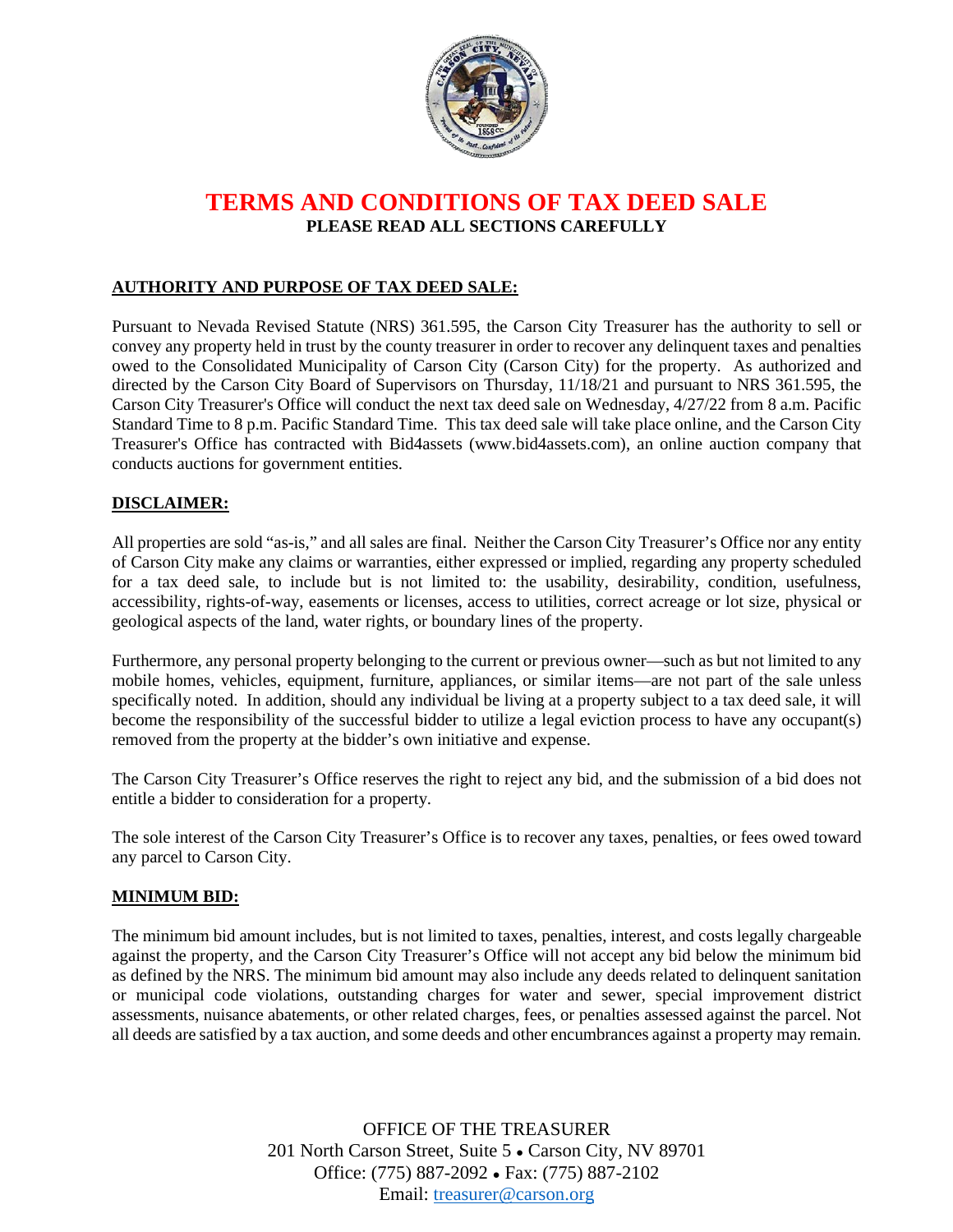

#### **BIDDING REQUIREMENTS:**

The Carson City Treasurer's Office requires all bidders to be 18 years of age or older, and further requires that all bidders register and establish an account with Bid4assets prior to the auction. Bidders will need to check Bid4assets for the deadline for the last day to register for this scheduled tax deed sale on Wednesday, 4/27/22.

Bid4assets requires all bidders to submit a \$5,000.00 deposit and a \$35 non-refundable processing fee in order to participate and bid in the auction. Should a bidder be unsuccessful, Bid4assets will refund the bidder's \$5,000 deposit within 10 business days after the auction date. If a bidder's bid is accepted, Bid4assets will apply the bidder's \$5,000 deposit towards the purchase price.

However, should a successful bidder default on a purchase, the bidder will forfeit his/her deposit of \$5,000 to Carson City, and the Carson City Treasurer's Office may prohibit the bidder from participating in future auctions.

All bidders must submit their bid deposits to Bid4assets in the form of a certified check, money order, or wire transfer, and Bid4assets must receive a bidder's bid deposit no later than 2 p.m. Pacific Standard Time on Monday, 4/18/22. If a bidder has any questions regarding a bid deposit, he/she must contact Bid4assets directly.

Neither the Carson City Treasurer's Office nor Bid4assets are liable for the failure of any electronic device which prevents a person from participating in this online auction and submitting a bid. The term "device" includes, but is not limited to: any cellphone, computer hardware, network, Internet connection, software application and/or website.

#### **RESPONSIBILITIES OF BIDDER:**

All bidders and prospective purchasers have the burden and responsibility to understand and accept the responsibilities, financial requirements and obligations, and process involved with this online tax deed auction. All bidders and prospective purchasers further have the burden and responsibility to research and examine any parcel for which the bidder wishes to bid prior to the auction and before submitting a bid. Neither the Carson City Treasurer's Office nor any entity of Carson City make any representations or claims as to the fitness for purpose, conditions, covenants, or restrictions of any parcel scheduled for tax deed sale. The sole interest of the Carson City Treasurer's Office is to recover any taxes, penalties, or fees amount owed toward any parcel to Carson City.

## **INSPECTION OF PROPERTY:**

All bidders and prospective purchasers have the burden and responsibility to investigate and examine any property for which the bidder wishes to bid prior to the auction and before submitting a bid. Bidders may obtain and view parcel and map information at: [https://carsoncitynv.mapgeo.io/datasets/properties,](https://carsoncitynv.mapgeo.io/datasets/properties) and the bidder has the sole responsibility to determine and/or inspect any property for which the bidder wishes to bid as part of this auction:

- any deeds, encumbrances, or easements filed against the property
- $\blacksquare$  the condition of the property,
- $\blacksquare$  the physical aspects of the land, its geological location,

OFFICE OF THE TREASURER 201 North Carson Street, Suite 5 ● Carson City, NV 89701 Office: (775) 887-2092 ● Fax: (775) 887-2102 Email: [treasurer@carson.org](mailto:treasurer@carson.org)